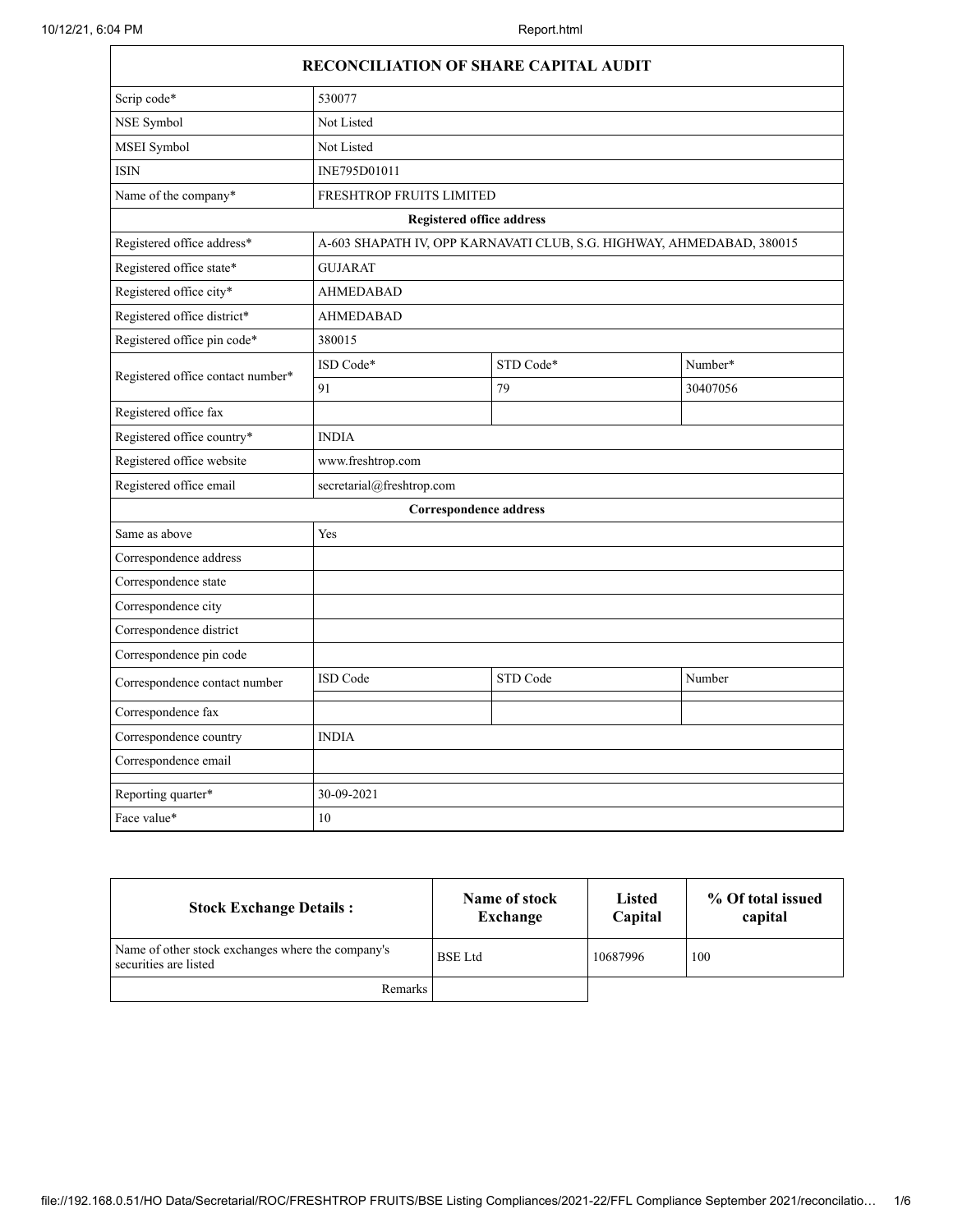| <b>Capital Details:</b>                                                           |                  |                           |
|-----------------------------------------------------------------------------------|------------------|---------------------------|
|                                                                                   | Number of shares | % Of total issued capital |
| Issued capital*                                                                   | 10687996         |                           |
| Listed capital (BSE) (As per company records)*                                    | 10687996         | 100                       |
| Held in dematerialised form in CDSL*                                              | 1999626          | 18.71                     |
| Held in dematerialised form in NSDL*                                              | 8512966          | 79.65                     |
| Physical*                                                                         | 175404           | 1.64                      |
| Total no of shares*                                                               | 10687996         | 100                       |
| Reasons for difference if any, Between issued capital and listed capital*         | $\theta$         |                           |
| Reasons for difference if any, Between issued capital and total number of shares* | $\Omega$         |                           |
| Reasons for difference if any, Between listed capital and total number of shares* | $\Omega$         |                           |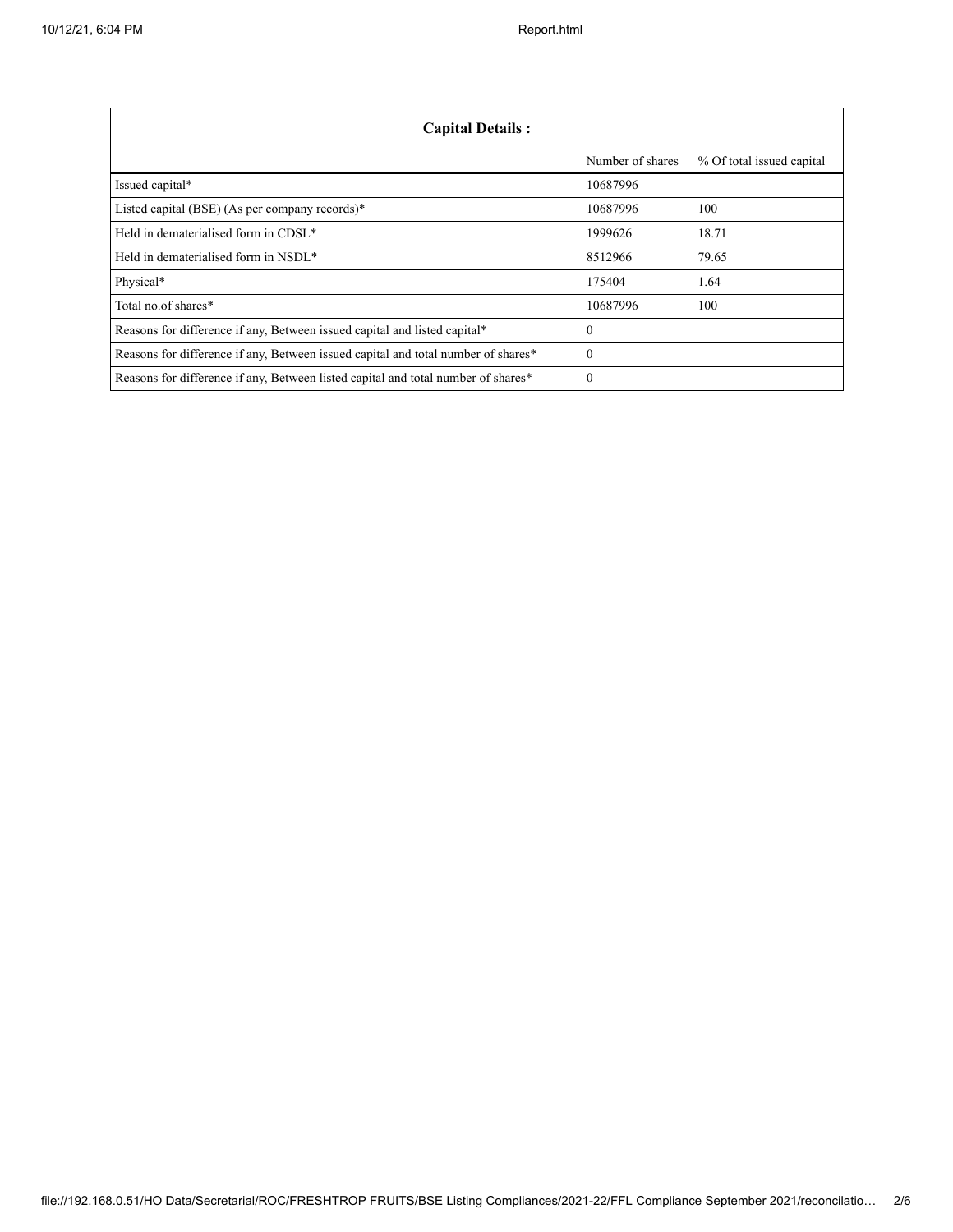**Certifying the details of changes in share capital during the quarter under consideration as per Table below :**

Whether changes during the quarter\* No

Register of members is updated\* Yes If not, Updated upto which date Reference of previous quarter with regards to excess dematerialised shares, If any. NA Has the company resolved the matter (excess dematerialised shares mentioned above) in the current quarter ?\* NA If not, Reason why ?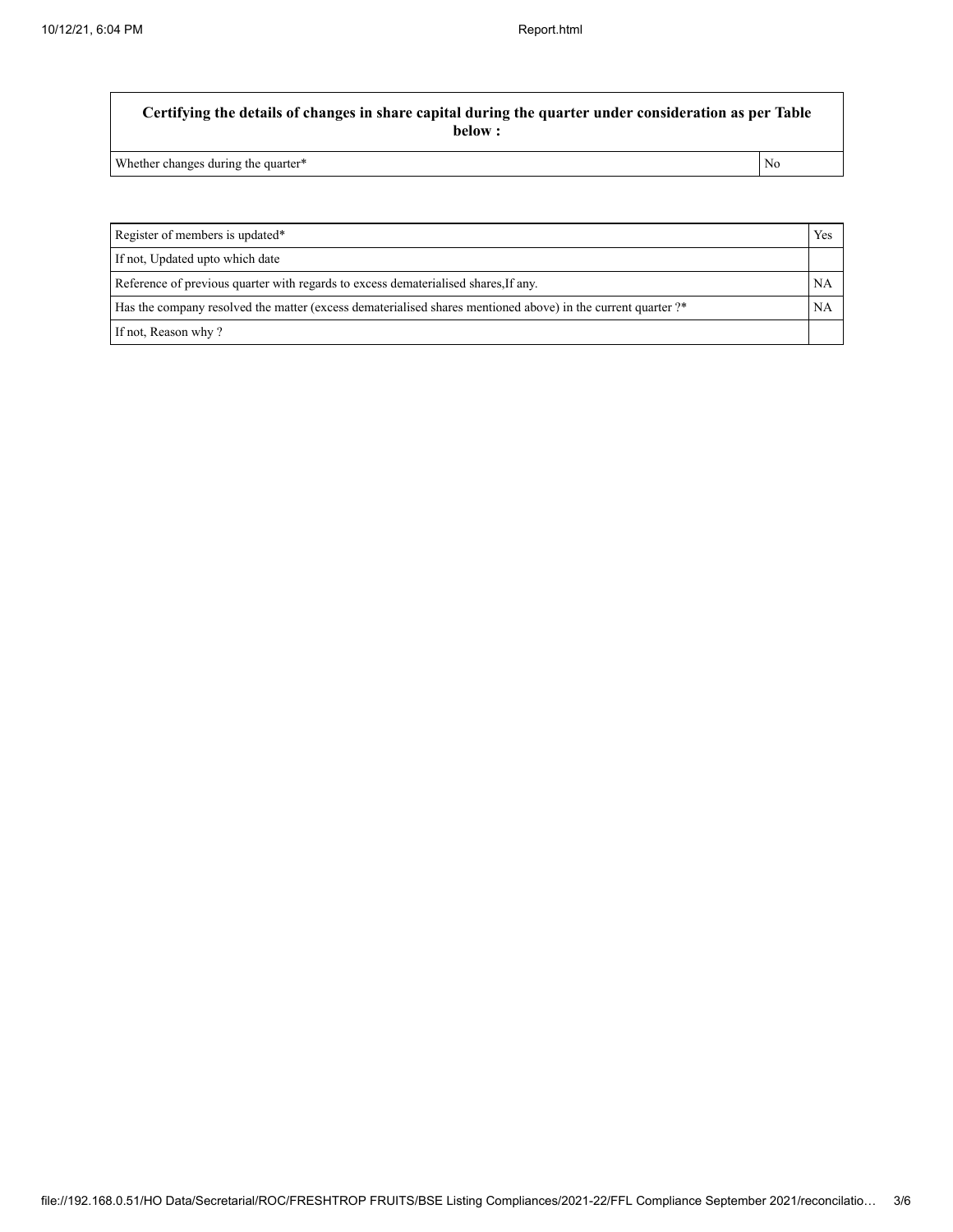$\overline{\Gamma}$ 

٦

| Mentioned the total no.of requests, If any, confirmed after 21 days and the total no.of requests pending<br>beyond 21 days with the reasons for delay |                 |               |                   |
|-------------------------------------------------------------------------------------------------------------------------------------------------------|-----------------|---------------|-------------------|
| Total no.of demat requests                                                                                                                            | No.of requests* | No.of shares* | Reasons for delay |
| Confirmed after 21 days*                                                                                                                              |                 |               | NA                |
| Pending for more than 21 days*                                                                                                                        |                 |               | NA                |
| Remarks                                                                                                                                               |                 |               |                   |

| <b>Compliance Officer Details</b>                                                    |                                                    |  |
|--------------------------------------------------------------------------------------|----------------------------------------------------|--|
| Whether Compliance officer appointed                                                 | Yes                                                |  |
| Whether Qualified Company Secretary is Compliance Officer *                          | Yes                                                |  |
| Name of the compliance officer*                                                      | <b>ROHIT RAWAT</b>                                 |  |
| Date of Appointment                                                                  | $01 - 07 - 2021$                                   |  |
| Designation*                                                                         | COMPANY SECRETARY AND COMPLIANCE<br><b>OFFICER</b> |  |
| Membership Nos                                                                       | ACS-63300                                          |  |
| Telephone no.*                                                                       | 079-40307056                                       |  |
| Fax no.                                                                              |                                                    |  |
| E-mail id*                                                                           | secretarial@freshtrop.com                          |  |
| Whether any change in Compliance Officer during the previous 2 quarters <sup>*</sup> | Yes                                                |  |
| Whether the previous Compliance Officer was Qualified Company Secretary<br>*         | Yes                                                |  |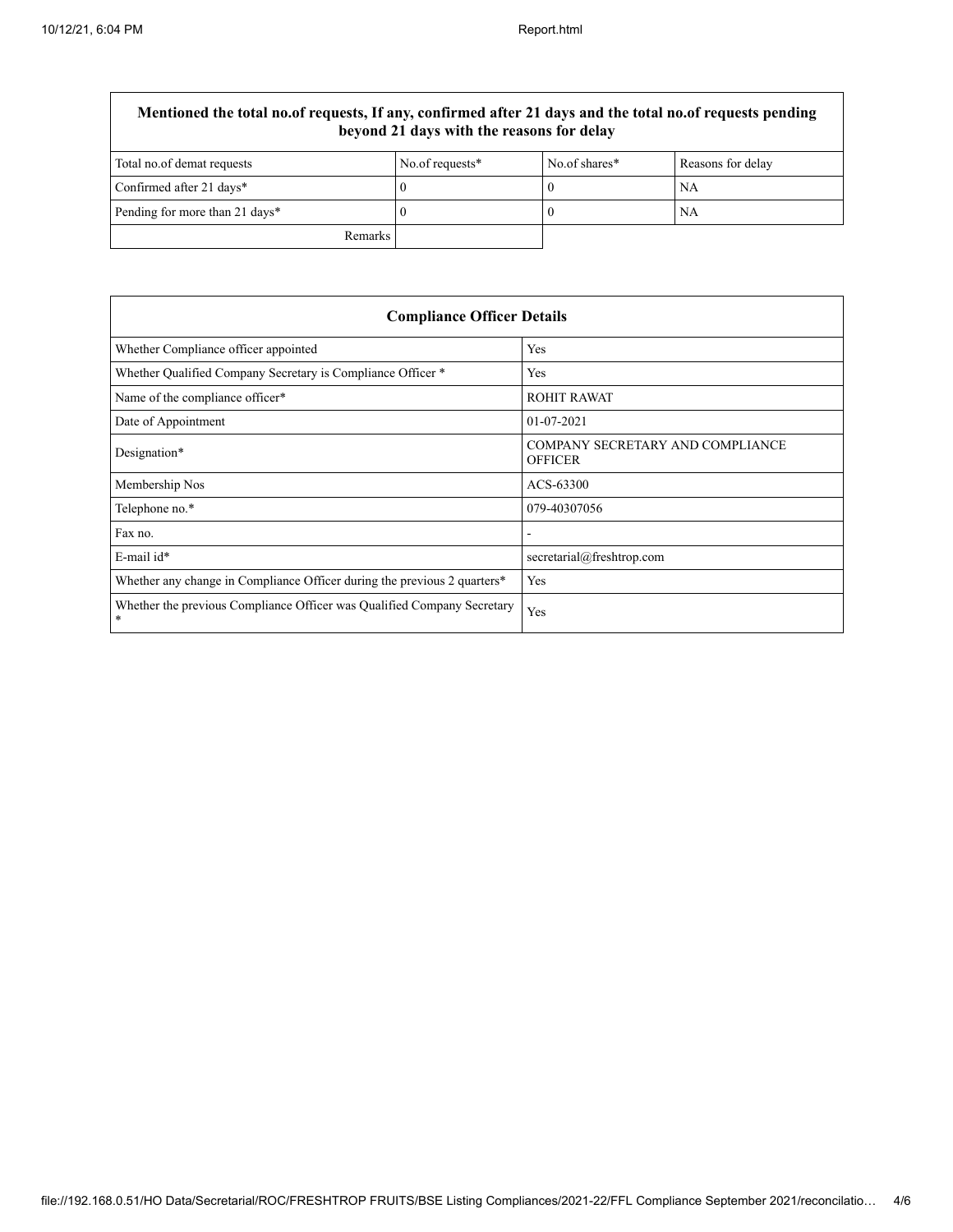| <b>Details of Previous Compliance Officer</b> |                     |       |
|-----------------------------------------------|---------------------|-------|
| Previous Compliance Officer Name              | <b>RONAK DHRUVE</b> |       |
| Membership Nos                                | <b>ACS</b>          | 47997 |
| Date of Appointment                           | 07-01-2019          |       |
| Date of Cessation                             | 31-05-2021          |       |